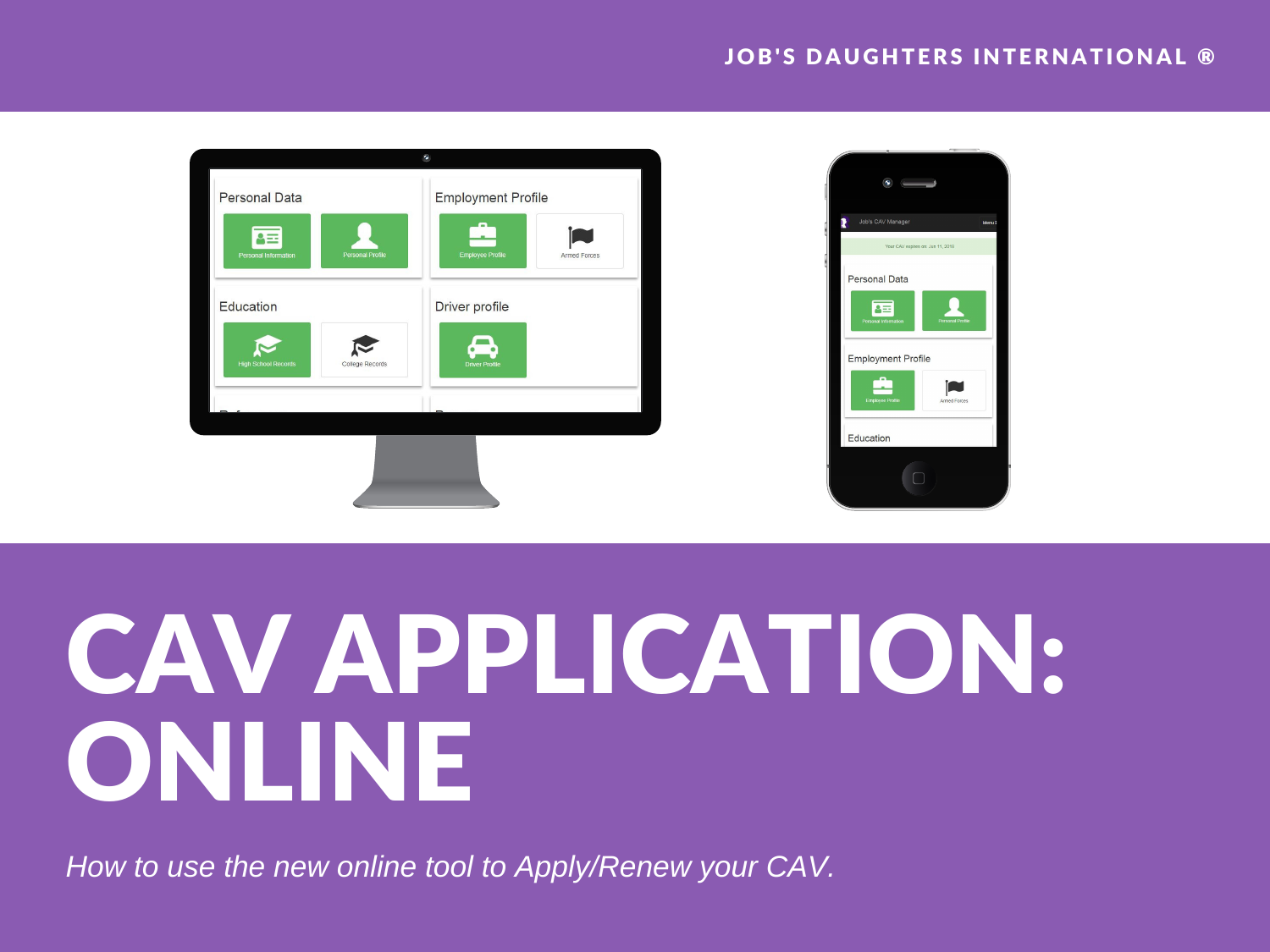# CAV IS ONLINE!

**We heard your suggestions. You can now apply for and renew your CAV online. First, you need to know the steps.**

- **1. Create an account**
- **2. Check your email and verify your account**
- **3. Log in**
- **4. Fill in your information**
- **5. Pay**

(5b) Applicants- receive email with link to background check company. Fill out your background check.

**6. Get approved**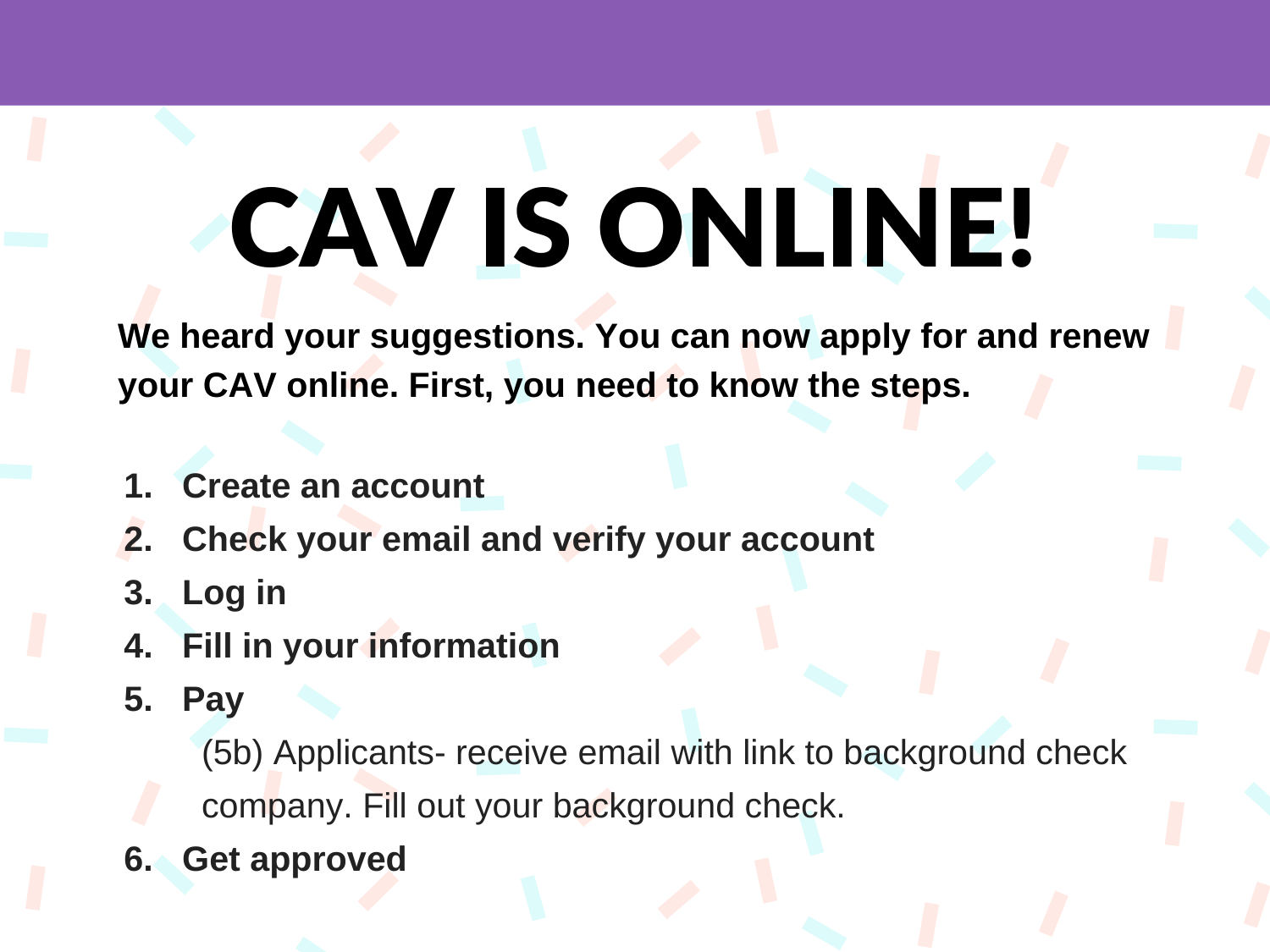### EXCEPTIONS

**Due to different form requirements, the application/renewal process may be different depending on your jurisdiction. Please review the list of special circumstances below.**

**PENNSYLVANIA APPLICATIONS-** Cannot use online application, must apply and pay with print forms and check/money order

**ALASKA / WASHINGTON / PENNSYLVANIA RENEWAL-** Additional form required (AK-DMV Release, WA- Abstract of Driving Record, PA- Request for Driver Information), can be mailed / emailed to Supreme Office

**QUEENSLAND-** Scan of Blue Card must be mailed / emailed to Supreme Office

**SEND FORMS TO:**

**Job's Daughters International 233 W 6th Street Papillion, NE 68046**

**OR sgc@iojd.org**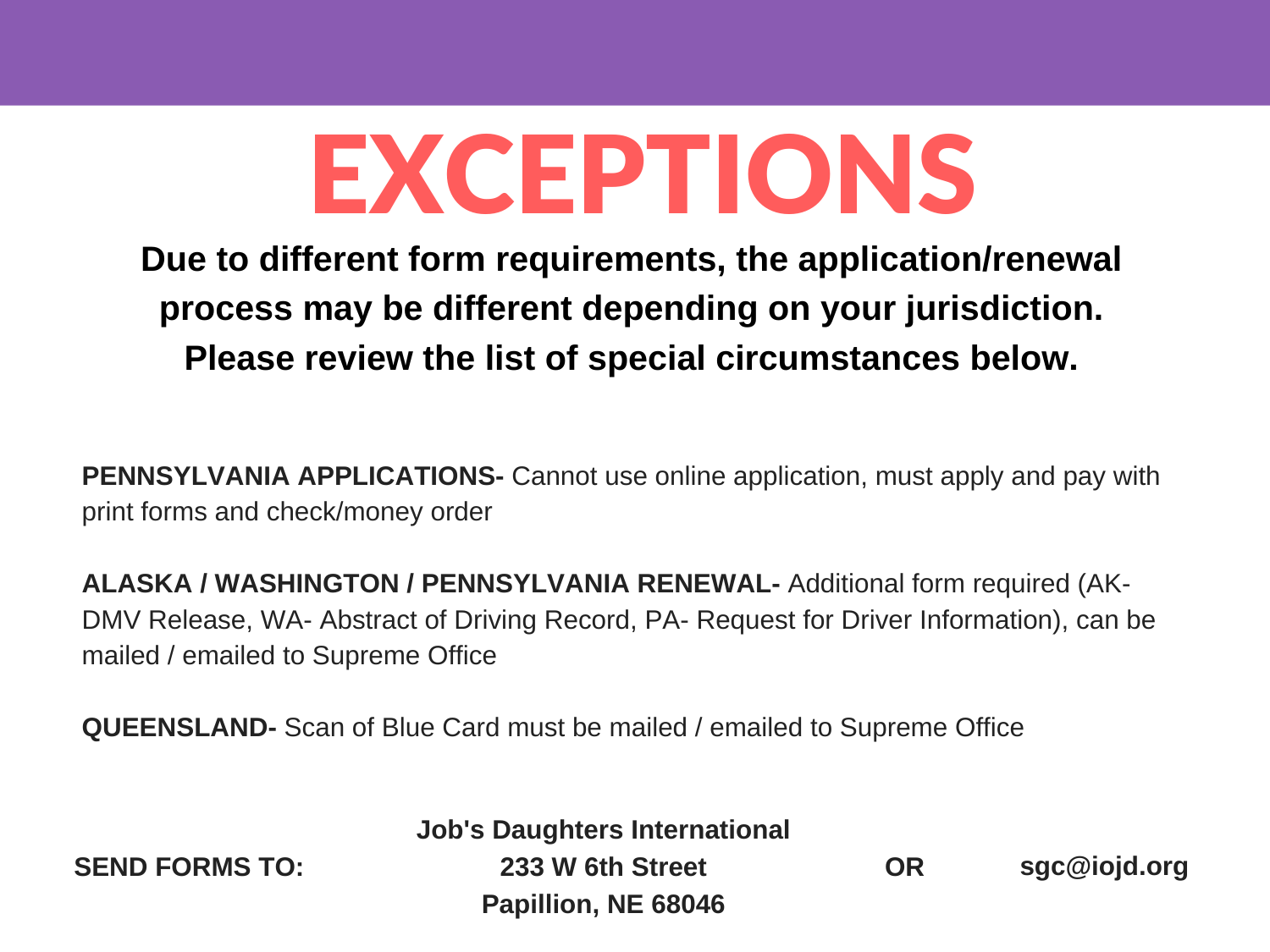#### Go to cav.jdint.org

|                                          | Add User                    |
|------------------------------------------|-----------------------------|
| Login                                    | <b>Username</b>             |
| <b>Username</b>                          | Email                       |
| Password                                 | Password                    |
|                                          | <b>Password Confirm</b>     |
| Remember me<br>Register   Reset Password | <b>First Name</b>           |
| Help<br>Login                            | <b>Last Name</b>            |
|                                          | Accept TOS conditions?      |
| 1. Click Register                        | <b>Terms and Conditions</b> |
| 2. Fill out information, and submit      | <b>Submit</b>               |

**3. Check your email and confirm your account**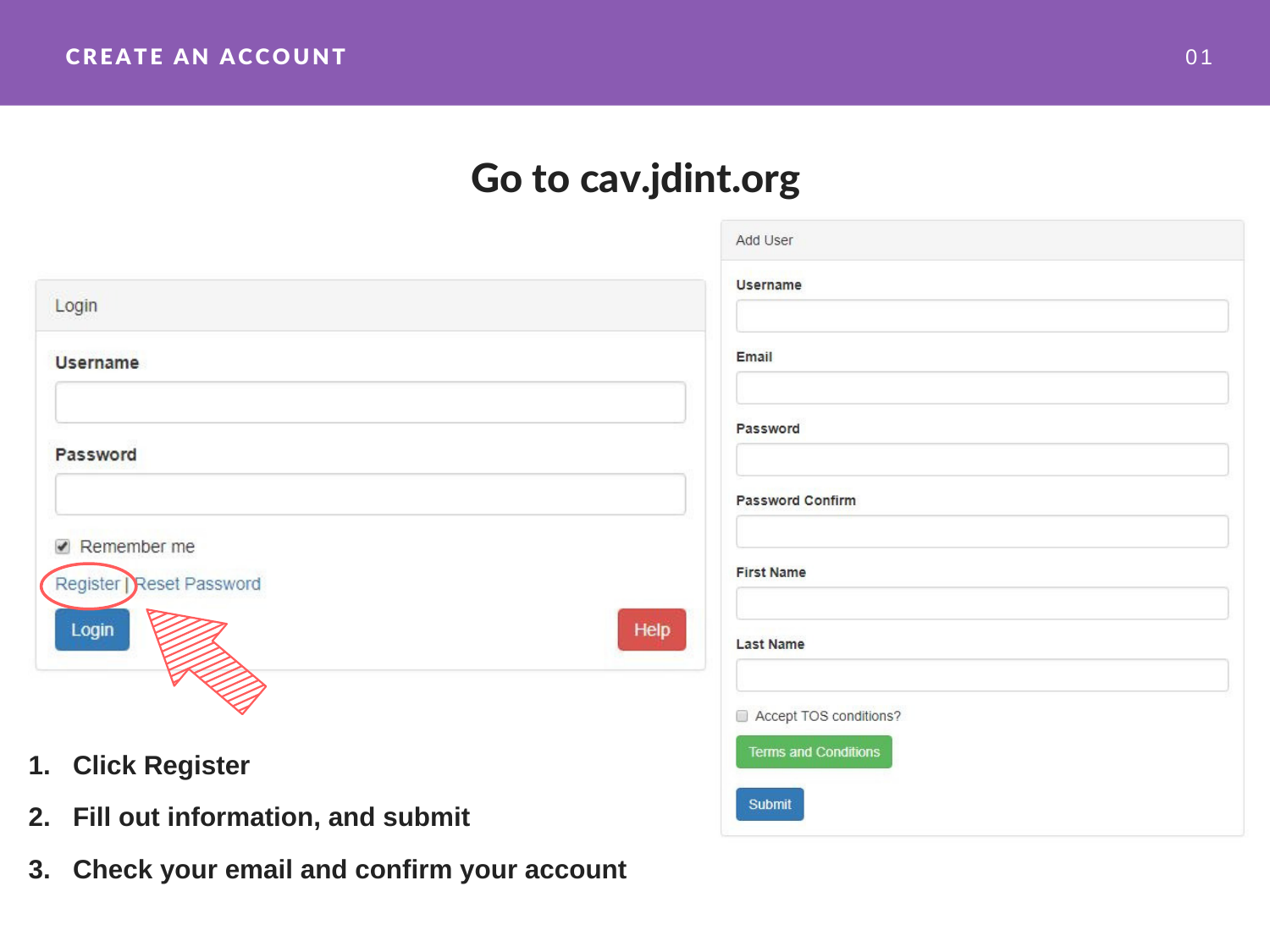

- **1. Log In**
- **2. Incomplete sections are red**
- **3. Click on a section to fill it out**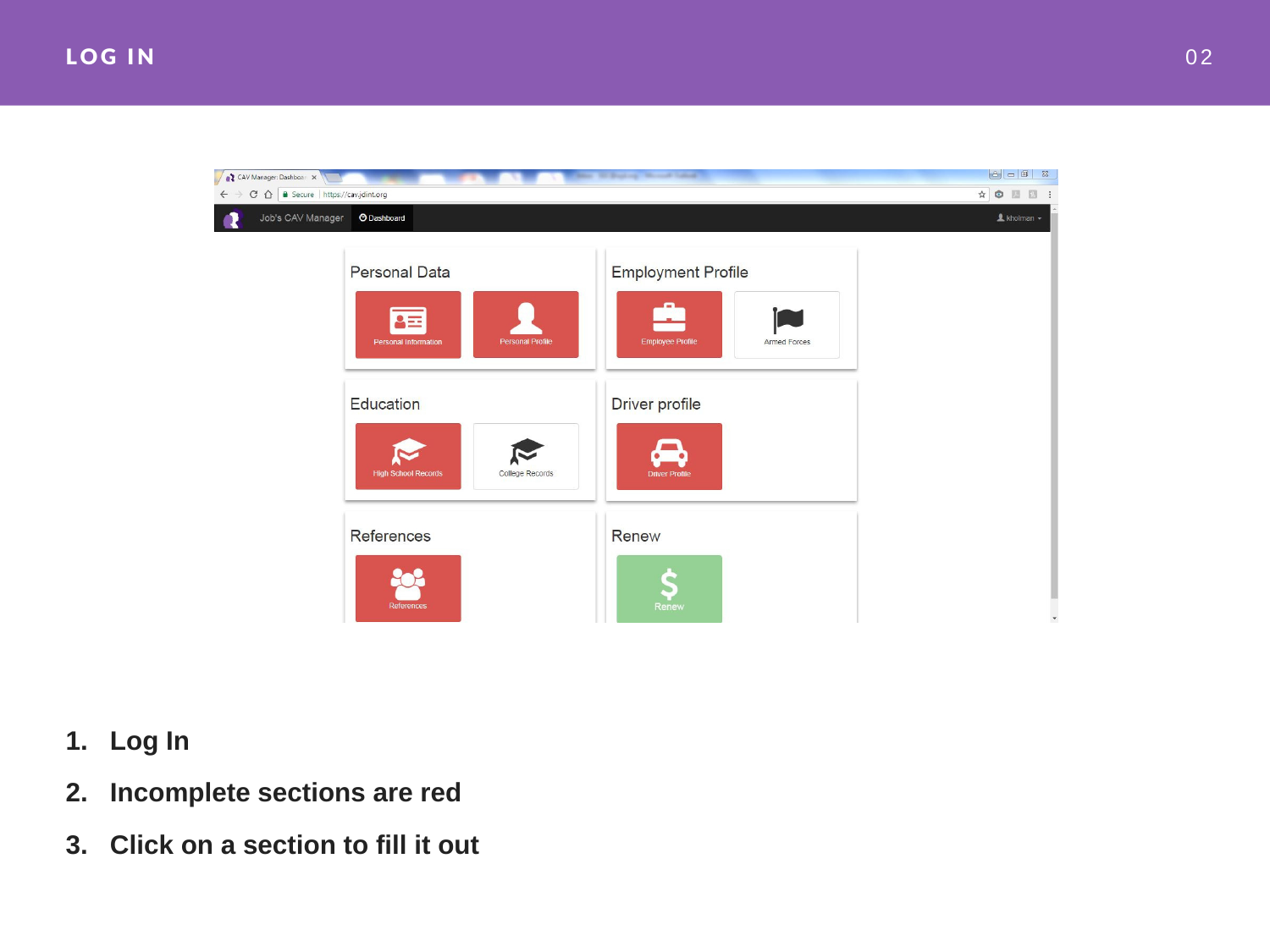| Marriage Status Married® Unmarried<br><b>Spouse Name</b>                                                  |
|-----------------------------------------------------------------------------------------------------------|
| Have you ever worked as an Adult with any other Youth Group? @Yes No<br>If yes, please list and describe. |
| Girl Scouts Outreach Volunteer: Sep 2015 - May 2016                                                       |
|                                                                                                           |
| Submit                                                                                                    |

- 1. Fill out section
- 2. Click submit

|                                                     | The personal data has been saved. |  |
|-----------------------------------------------------|-----------------------------------|--|
| <b>Personal Data</b>                                | <b>Delete</b><br>Edit             |  |
| <b>Spouse Name</b>                                  |                                   |  |
| <b>Marital Status</b>                               | <b>No</b>                         |  |
| <b>Adult Previously</b>                             | Yes                               |  |
| Description                                         |                                   |  |
| Girl Scouts Outreach Volunteer: Sep 2015 - May 2016 | <b>Back to Dashboard</b>          |  |
|                                                     |                                   |  |

- 1. The next screen allows you to review your information
- 2. Edit, delete, or click "Back to Dashboard" to return to the home screen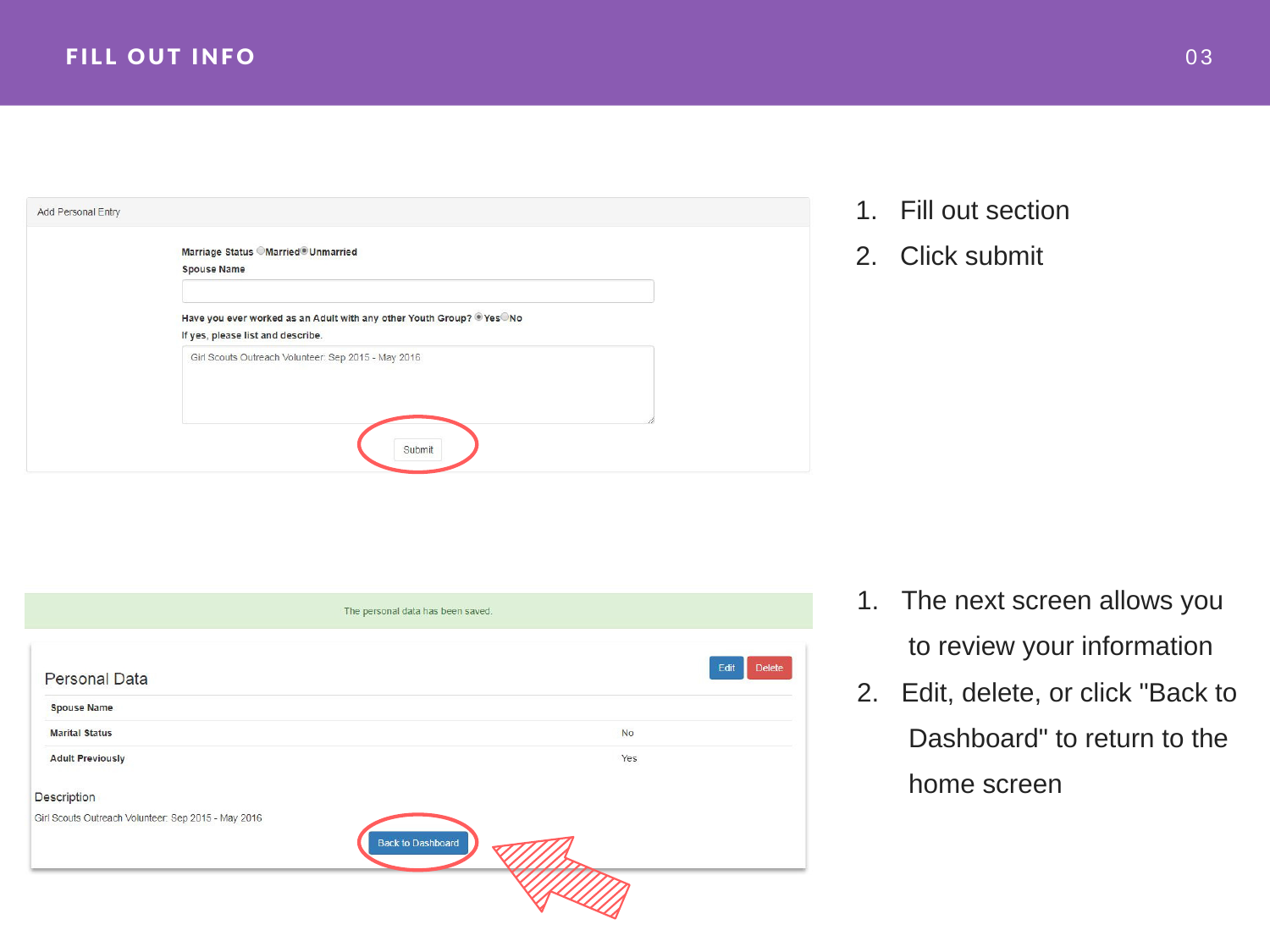#### FOR THOSE WHO HAVE A CURRENT CAV **CALL AND CONTROLLER CONTROL**



- 1. Once completed, all of the sections will turn green
- 2. The "Apply" and "Previous CAV" button will appear
- 3. Click "Previous CAV"
- 4. A box will appear and ask for your CAV number
- 5. Enter your CAV number
- 6. This will set your current expiration date and reveal the Renew button
- 7. Click "Renew"

#### **Renew**

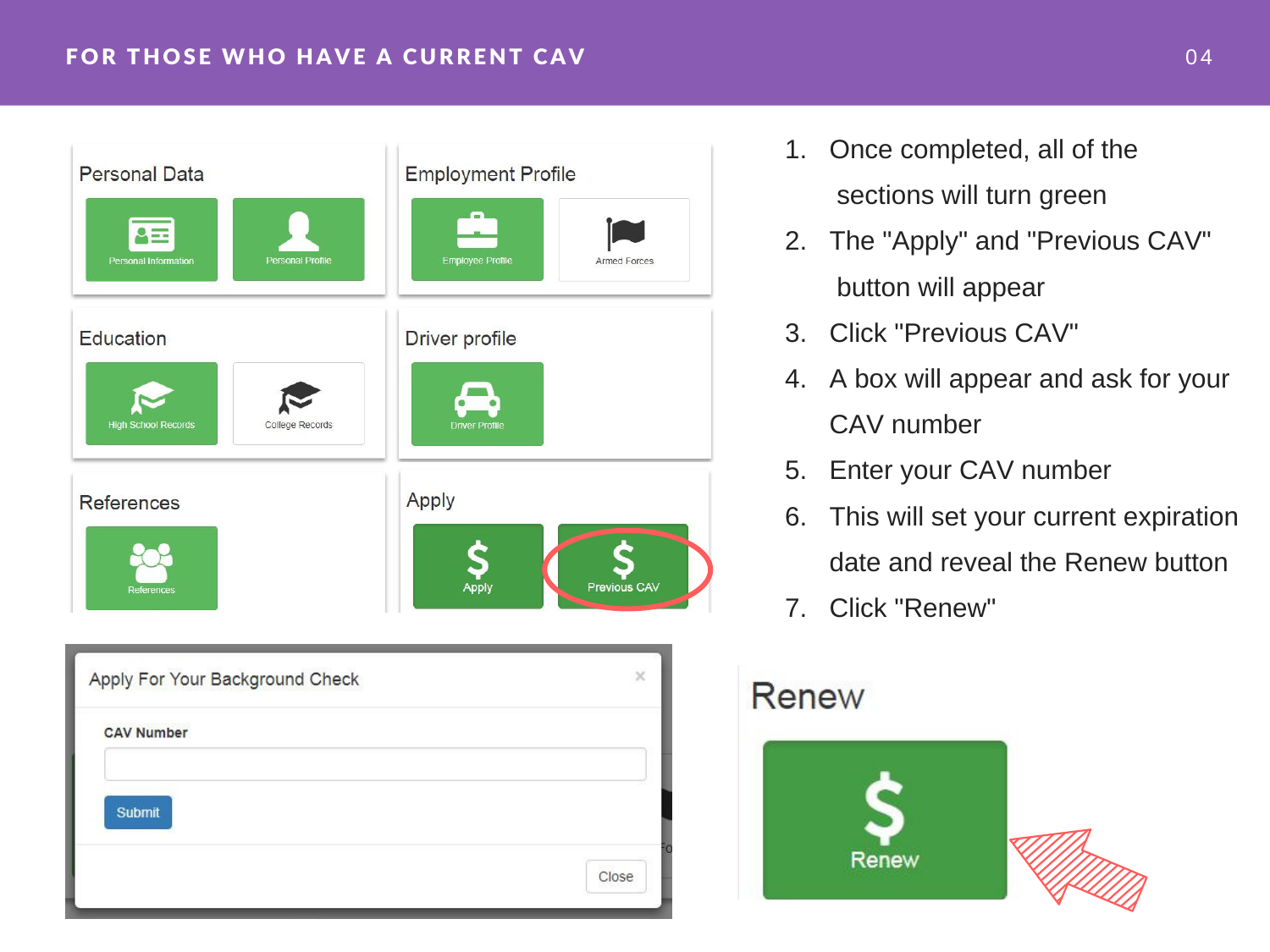

- 1. Once completed, all of the sections will turn green
- 2. The "Apply" and "Previous CAV" button will appear
- 3. Click "Apply"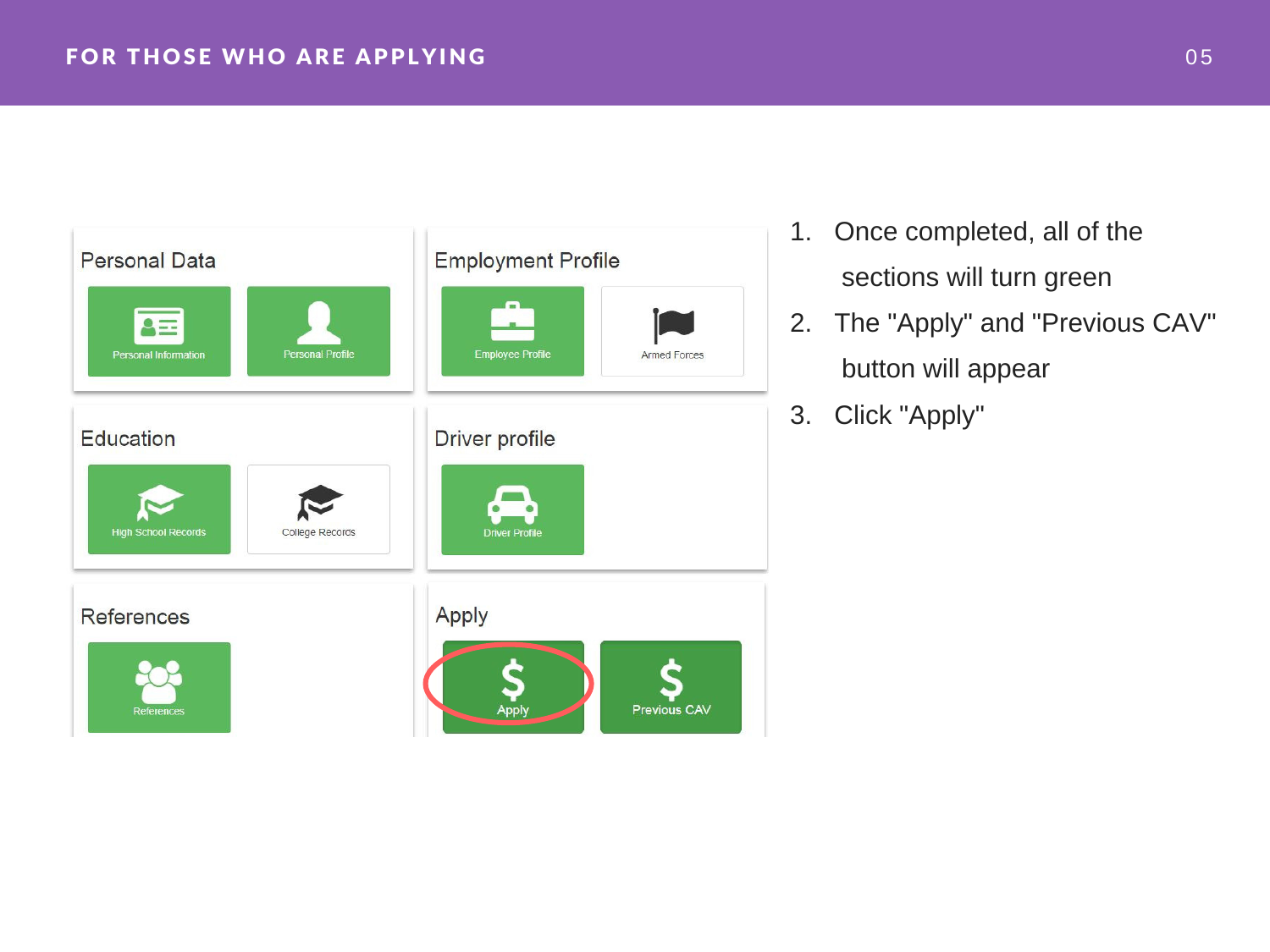| Renew                                                       |                           | ×     |
|-------------------------------------------------------------|---------------------------|-------|
| Confirm that your information is up to date before you pay. |                           |       |
| Country                                                     |                           |       |
| United States/Canada \$25.00 USD                            | $\boldsymbol{\mathrm{v}}$ |       |
| Name of person(s) renewing:                                 |                           |       |
| Kylie Holman                                                |                           |       |
| <b>Add to Cart</b>                                          |                           |       |
|                                                             |                           |       |
|                                                             |                           |       |
|                                                             |                           | Close |



- 1. A box will appear
- 2. Select your country and type your name
- 3. Click "Add to Cart" to proceed to PayPal

- 1. Review your cart
- 2. Check out and pay the fee *Applications: \$50 (U.S./CAN) \$12 (AUS) Renewals: \$22 (U.S./CAN) \$12 (AUS)*

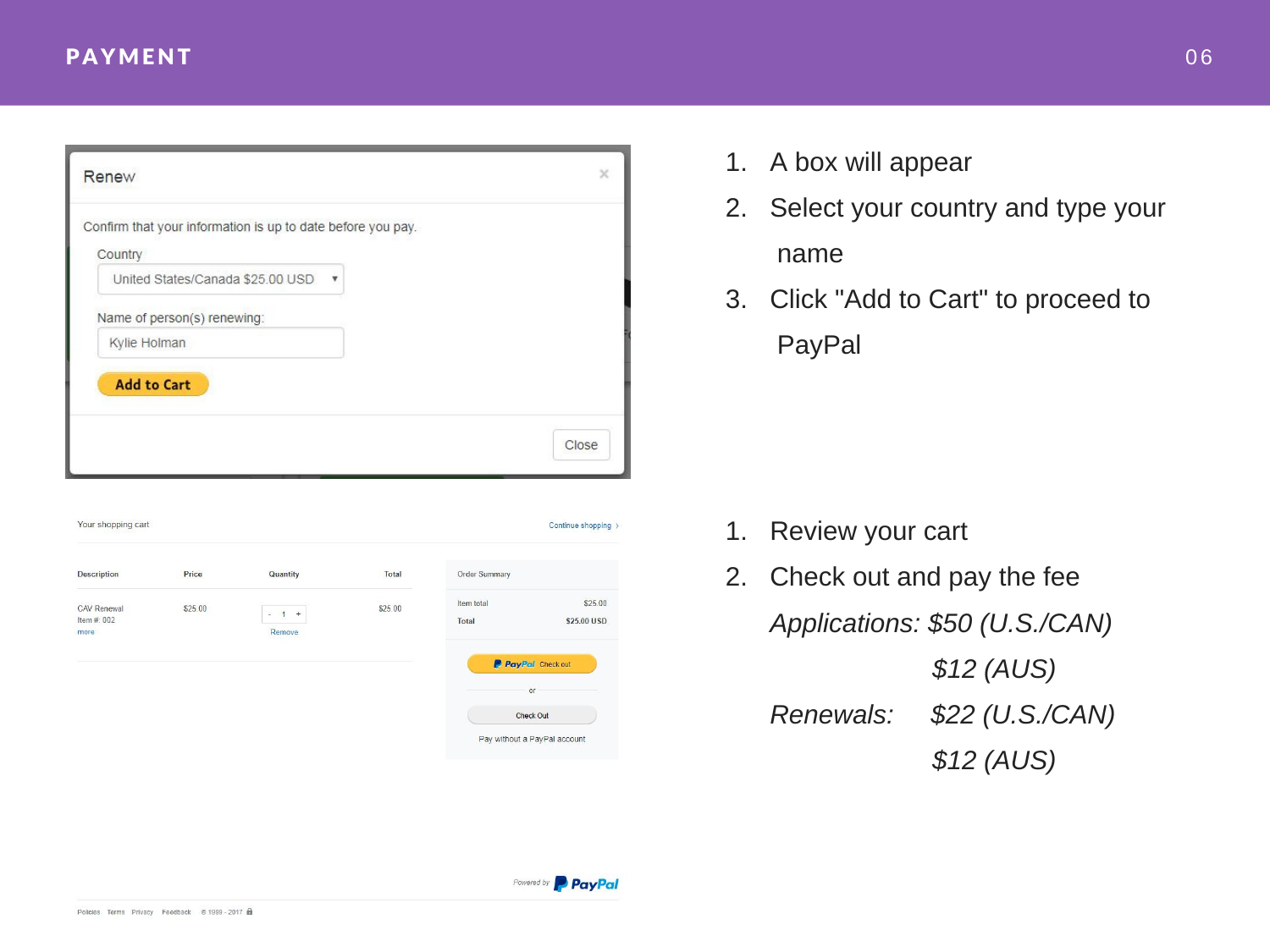#### \* N O TE T O APPL ICANTS 0 7



After your payment is successful, you will receive an email with a link to the background check company 2. Click the link and it will take you to this screen

Complete your background check

#### **Welcome**

Please enter your Personal Information in the fields below to gain access and begin this application process. Thank you.

| First Name: *                                     |  |
|---------------------------------------------------|--|
| Last Name: *                                      |  |
| Fmail: *                                          |  |
| Select the Position for Which you are Applying: * |  |
| Select a Position                                 |  |

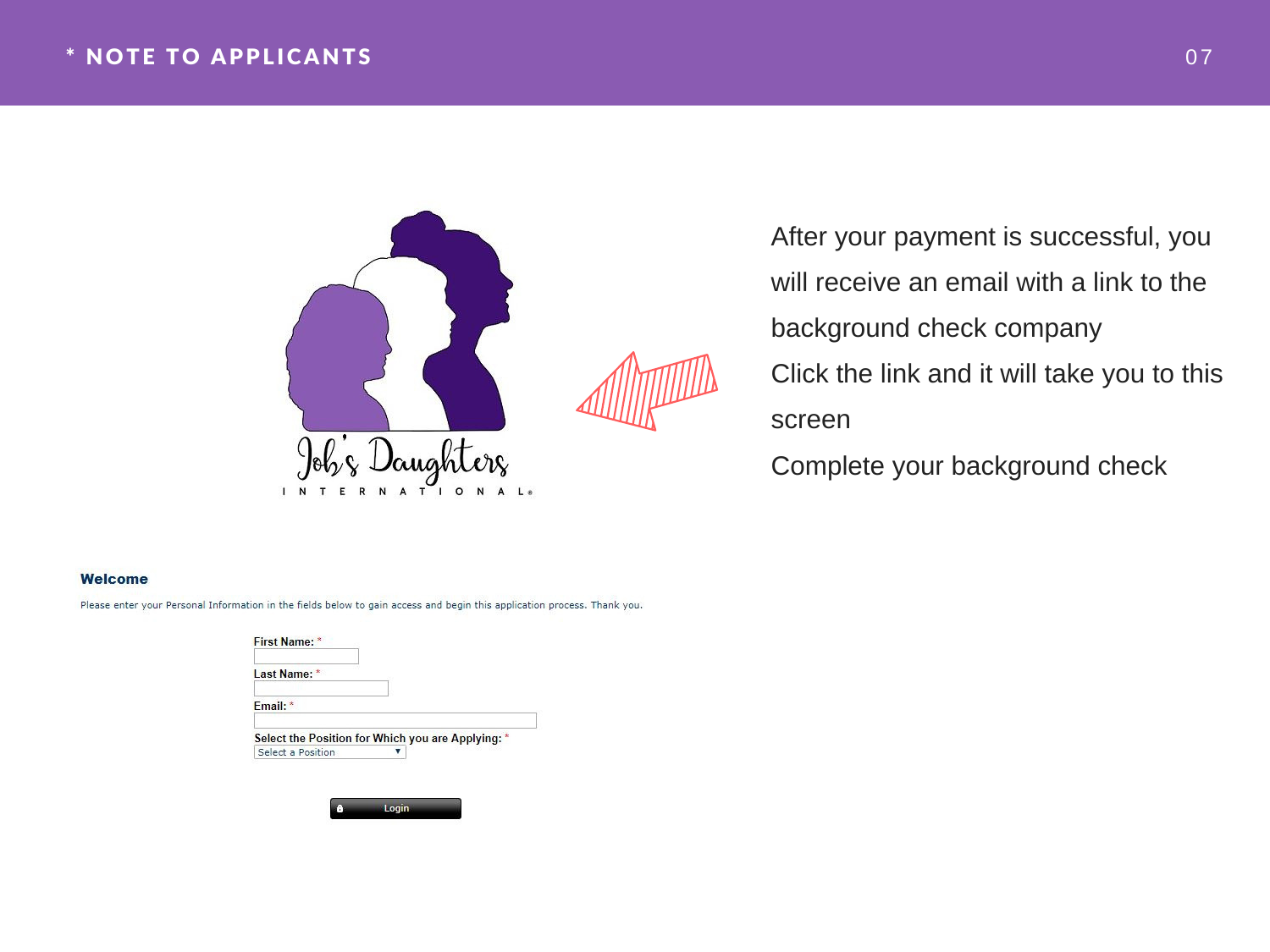

- 1. After your background check and/or payment is received, the Supreme Office will review your application
- 2. The office will approve your CAV
- 3. Your new expiration date will be displayed on your dashboard in a green bar
- 4. **You will NOT receive a CAV card in the mail**